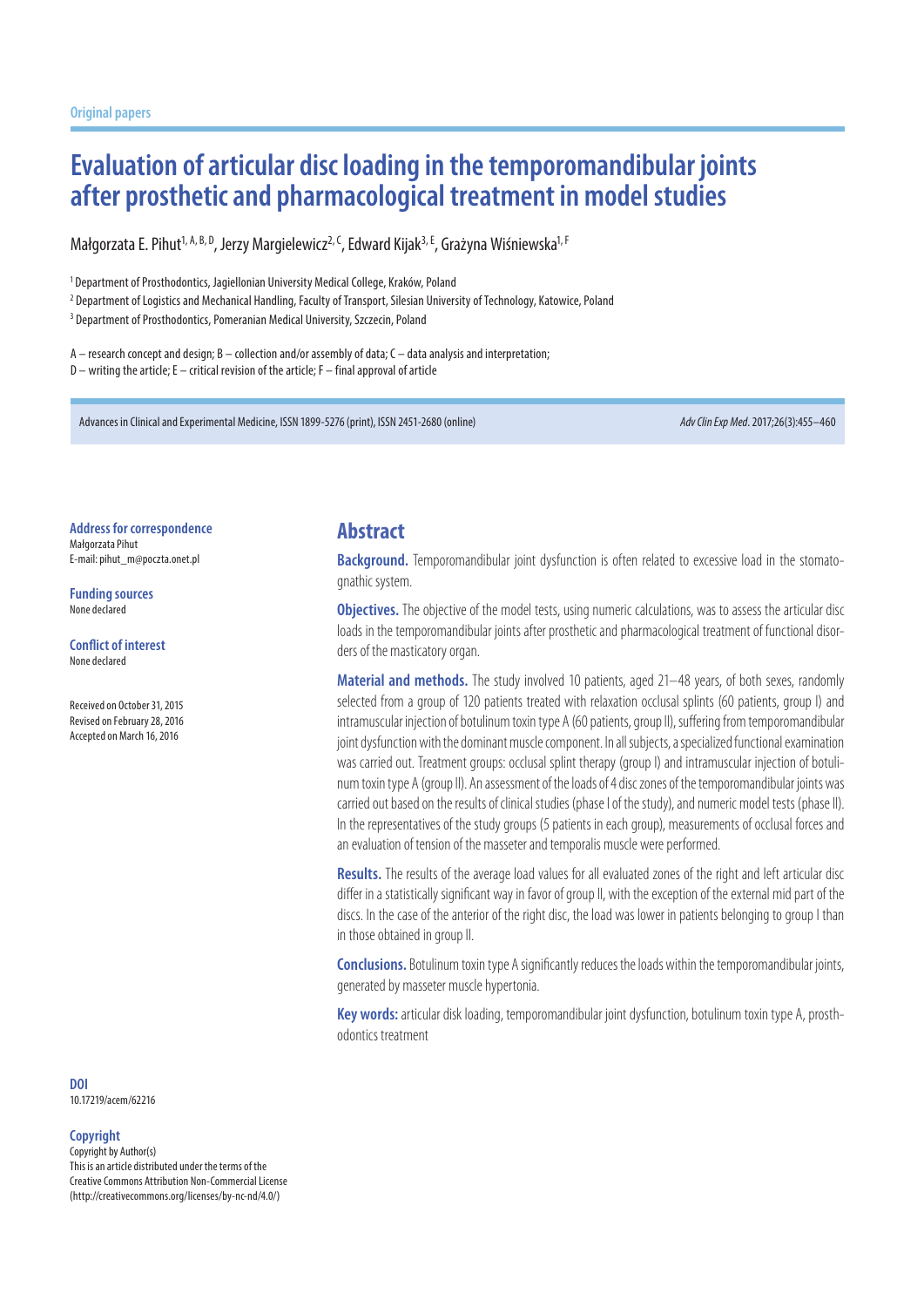Temporomandibular joint dysfunctions, according to WHO reports, are the third of dental diseases in prevalence following dental caries and periodontal diseases.<sup>1</sup> The type of these disorders is determined by genetic, individual, environmental and psycho-emotional factors. It has been observed that an increasing level of stress leads to growth in harmful movement habits within the stomatognathic system, and a rapid increase in muscle tension adversely affects the functioning of the temporomandibular joints. Under physiological conditions articular load is favorable, enabling the correct functioning of the structure, but in the situation when the load is too high, there is often significant surface and disc damage within the joints. $2-15$ 

The objectives of the model tests, using numeric calculations, was to assess the articular disc loads in the temporomandibular joints after prosthetic and pharmacological treatment of functional disorders of the masticatory organs.

The study involved 10 patients, aged 21–48 years, of both sexes, with full dental arches, randomly selected from a group of 120 patients treated with relaxation occlusal splints (60 patients - group I) and intramuscular injection of botulinum toxin type A (60 patients - group II). The group of 10 representative patients were created from 5 patients taken from group I and 5 from group II.

In all the patients, a specialized functional diagnostic procedure showed the presence of temporomandibular joint dysfunction with the dominant muscle component. The effects of excessive tension of the masticatory muscles were observed as symptoms in teeth and periodontium as well. In the representative group of 10 patients, there were no painful forms of dysfunction. The treatment was performed in the Prosthodontics Clinic of the Jagiellonian University Medical College in Kraków.

In all subjects, a specialized functional examination was carried out, according to the application form developed in the Consulting Room of Temporomandibular Joint Dysfunction of the Prosthodontics Department of Jagiellonian University. The form is based on the typical routine requirements of a functional evaluation of the stomatognathic system, such as: a rating of the mandibular range of movement, symmetry of mandible motion, deviation of opening path, occlusion condition, masticatory muscle sensitivity during palpation, pain of their attachments, and the presence of acoustic and pain symptoms in temporomandibular joints occurring during mandibular movement and palpation examination. Additional examination was concerned with an evaluation of pain intensity and imaging diagnosis.<sup>1,2</sup> The patients were qualified for 2 prosthetic treatment groups: occlusal splint therapy (group I) and intramuscular injection of botulinum toxin type A with a total amount of 21 MU (mouse units) for each muscle (group II). The injections were done at the 3 points of vertices of a triangle (7 units in each point) along the largest cross-sectional of the

muscle, 1 time, using a 40 U insulin syringe. The pharmacological activity of the toxin lasts about 12 weeks.<sup>1,6</sup>

The functional examination of the masticatory organ, masseter muscles and temporomandibular joint pain intensity and masseter muscle electrical activity were evaluated 4 times: before the prosthetic treatment began, after 10 days of the initiation of the 2 different treatment methods (splint and intramuscular injections) and after 14 and 22 weeks from the second examination.

An assessment of the loads of 4 disc zones of the temporomandibular joints was carried out based on the results of clinical studies (phase I of the project), and numeric model tests (phase II). $1,17,18$  In the representatives of the study groups (5 patients in each group), measurements of occlusal forces were performed using the method developed by professor W. Chladek as well as an evaluation of the masseter muscle tension and the anterior temporal muscles using a Bio Research EMG I and surface electrodes.<sup>10,17</sup>

 The maximum occlusal forces were evaluated around the central incisors and the first molars of the left and right side, using a special measuring device – developed for the needs of dental research in the Department of Mechanical Technology and Forming of Silesian Technical University in Katowice (patent no. P 334933). In order to calculate the maximum values of occlusal forces using the above method, the Mayer's formula was applied:

$$
F=c\cdot d^n
$$

where:  $c - a$  material constant;  $d -$  diameter of dents in the aluminum sample; n – Mayer's coefficient – 1.706.

The constant "c" and coefficient "n" appearing in the formula were specified for the series of aluminum samples applied in the research by measuring the diameters of the indentations formed during the calibration of the instrument in the universal testing machine. This formula determines the correlation of the resulting indentation size to pressure-gradient force penetrator, and hence the tooth pressure force on the measuring device. To measure the diameter of the dents in the disposable aluminum plates, a stereoscopic measuring microscope was used.<sup>10,11,18</sup>

Since the direct measurement of loads in the temporomandibular joints in a living human is not possible, a computer model of the mandible, projecting masticatory organ functions, was constructed, which uses the following model assumptions:

1. For numeric calculations, the mandible was considered a non-deformable body, since the intended purpose of the study is not to evaluate the size of deformations of the mandible.

2. The studies assumed the average orientations of muscle forces, due to the fact that the muscle attachments are located in particular areas of the jaw or skull bones and can be "reduced" to the points in the model study, because the results of the clinical studies carried out on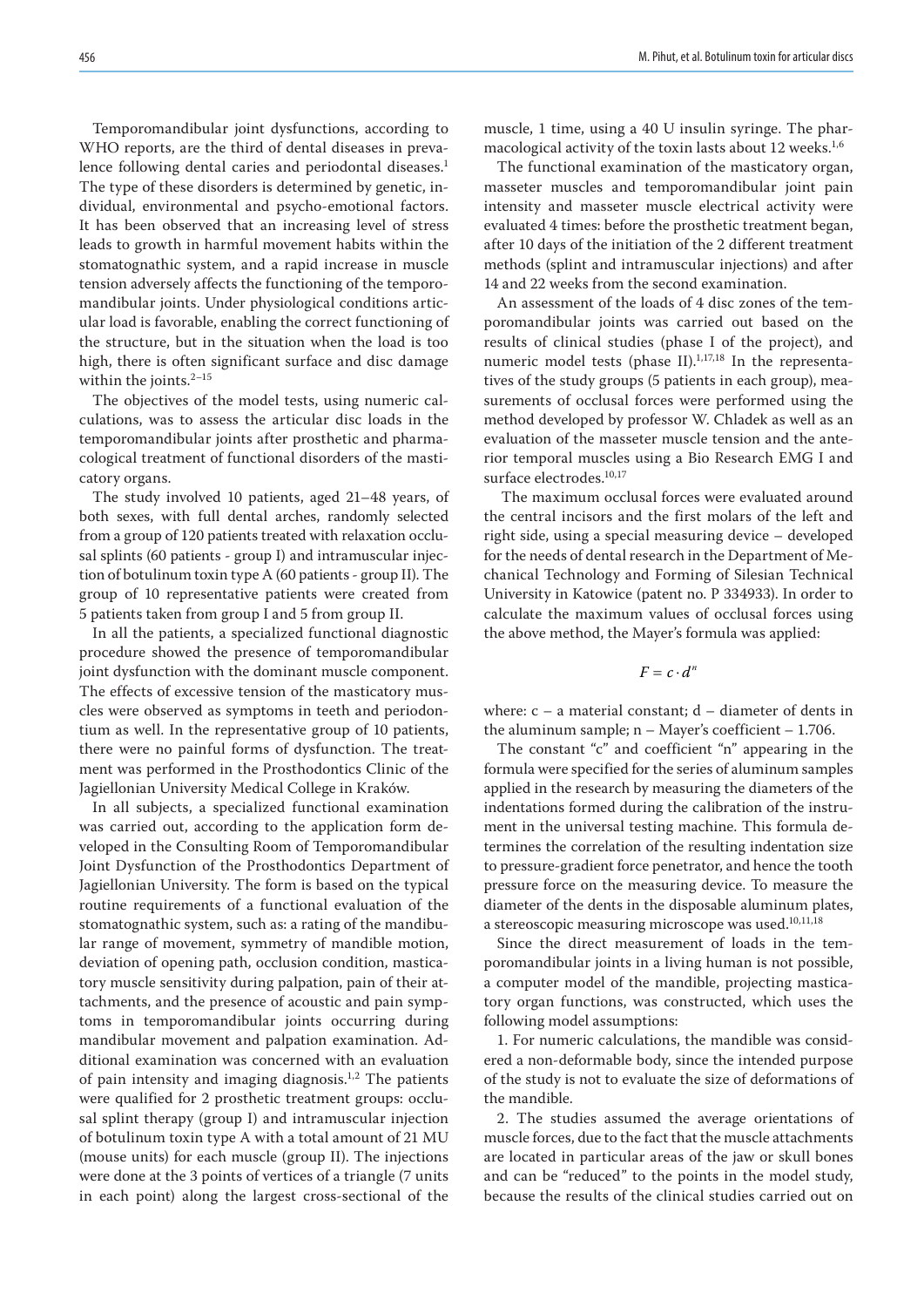various types of face – long and short – have shown the convergence of the lines of action of the muscle force vectors in the case of both types of face.

3. The loads occurring in the temporomandibular joints have been identified on the basis of a spatial model of the human masticatory system according to Margielewicz's concept.

4. Forces exerted on the temporomandibular joints were estimated based on the load acting on the articular discs. In the numeric calculations the replacement stiffness of discs was taken into account as the actual nonlinear displacement-force characteristics make it difficult to perform numeric calculations.

5. The resilient properties of the muscles were projected using mechanical two-terminals, because the data characterizing the volumes of the cross-section of the muscle, its rest length, and the unit capacity are available.

Analytical dependency mapping replacement stiffness of the masticatory muscle fiber groups was calculated according to the following formula:

$$
c_z = \frac{kA}{l}
$$

where: k – the coefficient of unit performance of the cross section of the muscle equals 40 [N/cm<sup>2</sup>];  $A$  – the maximum cross-section of the muscle; L – the rest length of the muscle.<sup>16,17</sup>

From the point of view of biomechanics, one of the most important pieces of information about the masticatory organ muscles is the maximum forces generated by individual masseter muscles. They refer to the largest cross-sections of the muscles, therefore an important element for a model study of the stomatognathic system is the so-called coefficient of the unit performance of the cross section of the muscle. The value of this coefficient, according to Chladek, is 40-100 N/cm.<sup>2,10</sup>

Proportions occurring between the maximum (limit) muscle forces and their bioelectric activity were calculated according to the formula:

$$
\frac{EMG_{_{MP}}}{F_{_{MP}}} = \frac{EMG_{_{MG}}}{F_{_{MG}}}
$$

where:  $EMG<sub>MP</sub>$  – bioelectric activity of the surface fibers of the masticatory organ,  $EMG_{MG}$  – bioelectric activity of the medial pterygoid,  $F_{MP}$  – the maximum force generated by the surface fibers of the masticatory organ,  $F_{MG}$ – the maximum force generated by the medial pterygoid.

For the purposes of this study, the results of maximum occlusal forces, the electrical potential values of masseter and temporal muscles were discussed as well as the model tests following the prosthetic treatment carried out with the use of the two compared methods.

In the case of the clinical measures giving constant results, statistical analysis was based on the traditional

methods of calculation: mean values, standard deviation, minimal values, maximal values, standard error of the mean, variance analysis for dependent variables and posthoc Tukey test for dependent variables being the statistical significance measure.

To compare the dependencies between the clinical results obtained in consecutive clinical tests, the non-parametric Friedman test, Kendall's W and Wilcoxon signedrank test (comparing 2 related samples) were used. For the statistical studies, special STATISTICA 2010 computer software was used.

Only a few of the clinical studies were used in numeric model tests. The results of the disc loads in the temporomandibular joints in numeric model tests on the representatives of the study groups were statistically analyzed using the parametric Student's t-test and it was assumed that the results were statistically significant if  $p \leq 0.05$ .

#### **Results**

In the numeric model test, projecting the stomatognathic system activity, carried out on the representatives of the 2 groups, a significant difference in articular disc loads was observed between patients undergoing the splint therapy and botulinum toxin type A in favor of the second group.

The results of the clinical research of maximal bite forces (5 patients in group I and II) are presented in Fig. 1 and they were the basis for the work on the numeric tests. This was necessary for identification of the loads within the temporomandibular joints. Table 1 shows the results of the electromyographic measurements obtained in patients randomly selected from both groups evaluated for model tests in order to calculate the loads of the temporomandibular joints after the therapy using occlusal splints and after the application of botulinum toxin type A. The average values of the electrical potentials obtained during the clinical study of the right and left masseter and temporalis muscles were important to create the numerical model of a biocybernetic model of the masticatory system. The ranges of these values were 15.71–96.11 μV for both types of muscles. In this individual study, the numeric values of the replacement coefficients of articular disc zone rigidity were applied, calculated by Chladek et al.<sup>10,11</sup>

The average values of loads (evaluated in newtons) acting on the individual disc zones of the left and right temporomandibular joint are summarized in Tables 2 and 3. The results of the average load values for all the evaluated zones of the right and left articular disc differ in a statistically significant way in favor of group II, with the exception of the external mid part of the discs. In the case of the anterior of the right disc, the load was lower in patients belonging to group I than in those obtained in group II.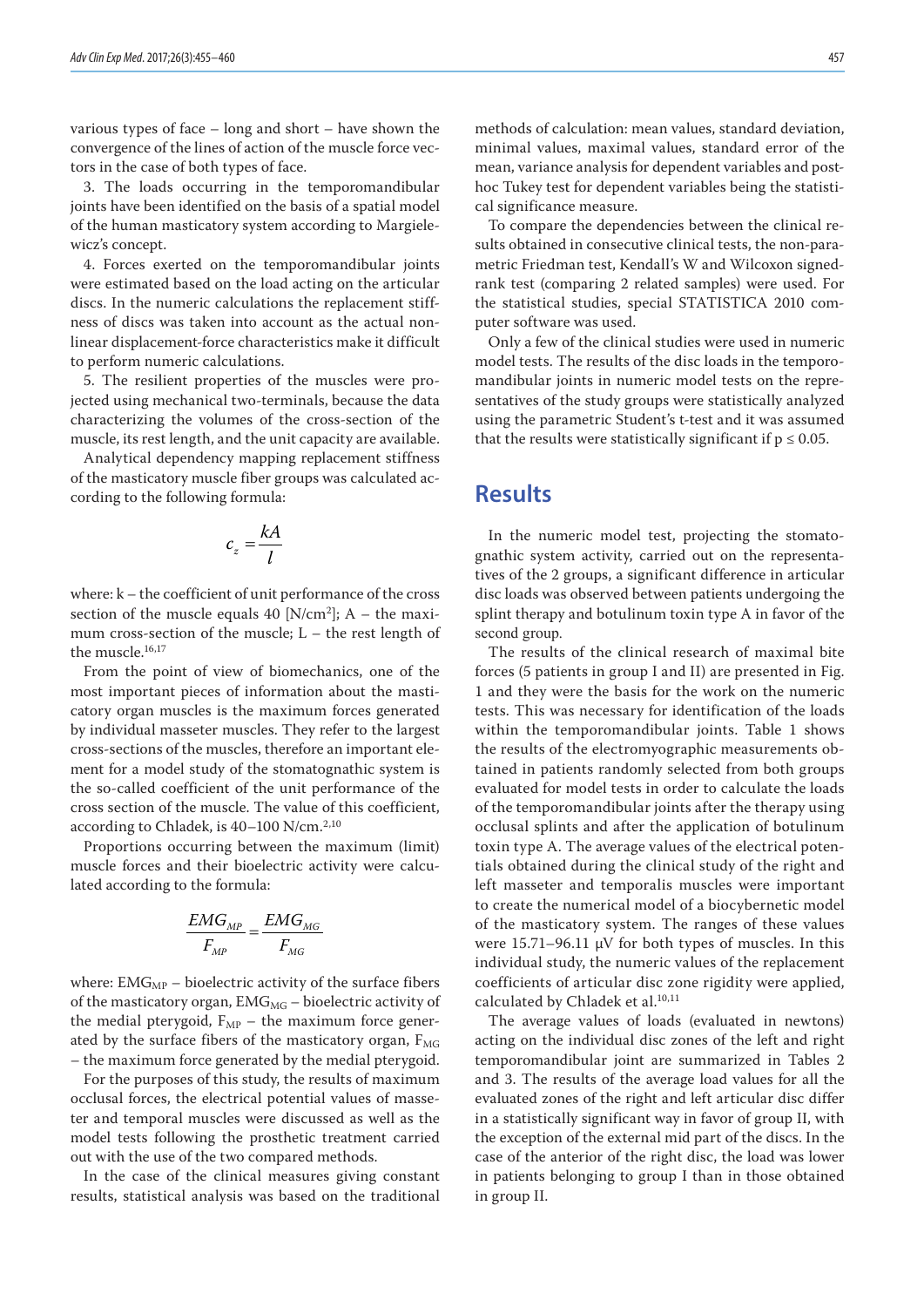| <b>Patient number</b> |                          | Masseter muscle<br>surface fibers, EMG <sub>MP</sub> |           | <b>Temporal muscle</b><br>anterior fibres, EMG <sub>TP</sub> |           |
|-----------------------|--------------------------|------------------------------------------------------|-----------|--------------------------------------------------------------|-----------|
|                       |                          | right side                                           | left side | right side                                                   | left side |
| GI                    | 1                        | 45.21                                                | 35.77     | 40.38                                                        | 55.31     |
|                       | $\overline{2}$           | 113                                                  | 85.22     | 96.11                                                        | 114.57    |
|                       | 3                        | 84.21                                                | 45.21     | 54.93                                                        | 73.15     |
|                       | $\overline{4}$           | 21                                                   | 15.71     | 21.88                                                        | 39.07     |
|                       | 5                        | 45.31                                                | 59.24     | 61.73                                                        | 73.98     |
| GII                   | 1                        | 45.68                                                | 39.21     | 48.98                                                        | 55.98     |
|                       | $\overline{\phantom{a}}$ | 85.14                                                | 75.1      | 65.98                                                        | 76.1      |
|                       | 3                        | 24.32                                                | 32.14     | 28.9                                                         | 39.17     |
|                       | $\overline{4}$           | 41.21                                                | 30.14     | 36.4                                                         | 57.91     |
|                       | 5                        | 19.27                                                | 24.19     | 38.1                                                         | 47.91     |

Table 1. Average values of electrical potentials obtained during clinical studies in order to create the numeric model in microvolts [µV]

Table 2. Average values of the forces acting on the right articular disc in [N] and statistical significance denoted by letter p

| Articular disc zone | Group I | <b>Group II</b> | p-value  |
|---------------------|---------|-----------------|----------|
| Anterior            | 6.8     | 10.76           | 0.00001  |
| Posterior           | 119     | 123.7           | 0.00000  |
| External mid        | 59.2    | 47.9            | 0.06000  |
| Internal mid        | 62      | 63.5            | 0.000001 |

Table 3. Average values of the forces acting on the left articular disc in [N] and statistical significance denoted by letter p

| Articular disc zone | Group I | <b>Group II</b> | p-value  |
|---------------------|---------|-----------------|----------|
| Anterior            | 23.52   | 15.14           | 0.000016 |
| Posterior           | 123.24  | 93.72           | 0.000011 |
| External mid        | 33.58   | 23.16           | 0.000021 |
| Internal mid        | 30.08   | 21.84           | 0.000010 |

## **Discussion**

The main aim of the treatment of temporomandibular joint dysfunction is the remission of pain of the muscles and joints and restoration of the physiological norm for proper muscle tension and load of the joint. For the proper functioning of the stomatognathic system, it is very important to provide physiological stress on joints. It ensures proper distribution of synovial fluid and blood supply, which is necessary within the articular surface.1,3,4 In the course of functional disorders, the masticatory system comes to excessive and highly damaging overloads of the joints and intra-articular discs, which is caused by a significant increase in masseter muscle tension.<sup>1,3,7,10,12,13,18,19</sup>

Occlusal splints, pharmacological treatment in the form of intramuscular injection and muscle exercises are methods that have been shown to have a positive effect on the state of masticatory muscle relaxation, which can be confirmed by objective testing instruments such as electromyography and occlusal evaluation using a computer program, and T-Scan device. Botulinum toxin is produced by Gram-positive *Clostridium* bacteria. In their natural environment, these bacteria form spores that release the neurotoxin (the strongest known to man) when they germinate. There are 6 serotypes of the toxin: A, B, C, D, E, F, and G. Botulinum toxin type A was first isolated in 1920s. Its therapeutic potential was put to the test for the first time then. All 7 serotypes are large proteins that act on cholinergic neuromuscular junctions to block transmission of synaptic vesicles.1,15 Edward Schantz and Alan Scott were pioneers of the therapeutic applications of the botulinum toxin used from the late 1970s to manage strabismus and hemifacial spasms at first and then eyelid spasm, uterine atony, and laryngological, nephrological, surgical and neurological therapies as well as aesthetic medicine. The medication is currently registered in approx. 120 countries.15

An assessment of disc loading within the temporomandibular joints of patients is not possible. In the stomatognathic system, direct measurement of living human articular disc loads and surface TMJ is not possible, therefore construction of a special model, which was based on the concept of one of the authors of this study, is an important instrument in establishing the initial orientation of the articular disc load changes depending on the state of muscle tension, and has not been used in the assessment of the effectiveness of treatment of the masticatory system by other authors at all. $^{1,10,16-23}$ 

Despite the rapid growth in model testing and biotechnological studies, only a few reports in the literature assess the loads within the temporomandibular joints. The assessment of the relationship between bite forces and occlusion, and the activity of muscle and loads acting on the temporomandibular joints is a difficult issue from a biomechanics perspective.17,18

Results of the research available in the literature are mostly related to the evaluation of mechanical strain or anatomical changes in the properties of porcine discs, which are similar in structure to human discs. Experimental studies conducted on the intra-articular tissues derived from animals (cattle and pigs) for an assessment of the resistance to crushing or tensile strength have provided valuable information about the mechanical proper-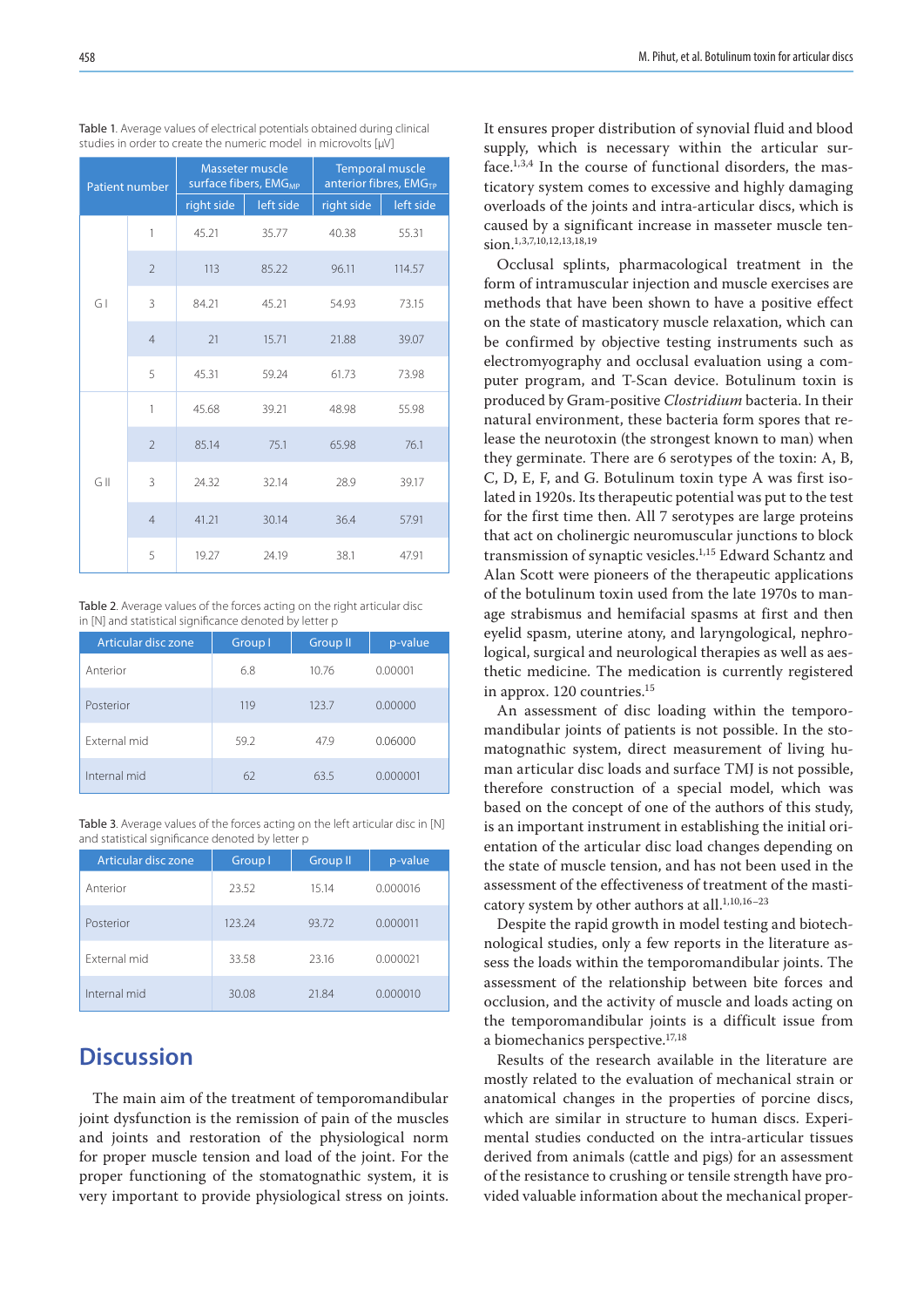Fig. 1. Average values of the occlusal forces measured in groups' representatives following the treatment



ties of these structures, however, any changes in the in vitro environment had an important impact on the final value obtained.<sup>10,11</sup>

Fernandez P. et al. conducted research of the dynamic compressive properties in 5 differentiations of the porcine temporomandibular joint disc which were investigated over a wide range of loading frequencies. The results of this investigation suggest that the dynamic viscoelastic compressive modulus is region-specific and depends on the loading frequency and has important implications for the transmission of load to the temporomandibular joints.25 Model tests were also performed by Commisso et al., who evaluated an algorithm for adjusting the quasi-liner viscoelastic model to fit a material using a stress relaxation test and validating a protocol for performing such tests in temporomandibular joint discs.<sup>26</sup> Juran et al. assessed regional variation in the disc's shear load characteristics under a physiologically relevant load and to associate those mechanical findings with common clinical observations of disc fatigue and damage. The results of these studies suggest that the posterior region of the disc is the most often the zone in which fatigue occurs, what may lead to disc damage and perforation.<sup>27</sup>

The numeric model tests, projecting stomatognathic system activities, carried out in the framework of this project, on the group of representatives treated with occlusal splints and intramuscular injection of botulinum toxin type A, show a significant difference in articular disc loads, demonstrating the positive impact of treatment using the pharmacological method.

Analyzing the results of the numeric model tests, higher load values in all the examined zones of the right and left discs were observed in the group of patients treated with occlusion splints (I), compared to the results obtained in the group treated with the injection of botulinum toxin (II), with the exception of the front zone of the right disc. The largest load values were obtained in model tests for the rear areas of both discs, because these values amount to 119 (right) and 123.24 N (left) in group I and, respectively, to 123.7 and 93.72 N in group II. Comparing the mean values for both discs for the rear discs zone – the difference

in the loads between the 2 groups was 27.79 N in favor of group II. The least significant load differences between groups were calculated for the right discs in the outer middle zone (2.4 N) and in the front zone. Chladek et al. notes that excessive static and dynamic TMJ load leads to rapid deformation of the articular disc and impairment of the flow of fluids in the disc and the zone outside the disc. These factors have a decisive influence on the development of dysfunctions within the joint system.10,11,28 Nickel et al., in the study carried out in 52 patients with the pain form of the functional disorders assessing the TMJ load, found that a decrease in

joint pain is closely related to reductions in the articular surfaces loads.19 Our results indicate lower loads occurring within the joints improve the clinical parameters of the mandible dynamics in the course of treatment with the botulinum toxin, as compared to the treatment with occlusal splints.

### **Summary**

In the treatment of temporomandibular joint dysfunction, we use many diagnostic and therapeutic methods such as the use of occlusal splints, pharmacological treatment, physiotherapy and psychological support.1,5,6,12,14,20,23,29 The results of model tests indicate a more favorable impact using intramuscular injection of botulinum toxin type A on the load condition within the temporomandibular joint compared to the results obtained in patients with occlusal splint. The increase in loads beyond the physiological level within the joint structures is a factor in pain of high intensity and irreversible morphological changes of all its elements.<sup>1,11,16,17</sup>

## **Conclusion**

Botulinum toxin type A significantly reduces the loads of the disc within the temporomandibular joints generated by masseter muscle hypertonia.

#### **References**

- 1. Pihut M. The effectiveness of the prosthetic and pharmacological stomatognatic muscle relaxation as alternative treatments of temporomandibular joint dysfunction. Kraków: Monograph;2010.
- 2. Okeson J. Management of temporomandibular disorders and occlusion, 7<sup>th</sup> edition. Elsevier: New York, USA;2013.
- 3. Trovato F, Orlando B, Bosco M. Occlusal features and masticatory muscles activity. A review of electromyographic studies. *Stomatologija.* 2009;11(1)29–31.
- 4. Castroflorio T, Falla D, Wang K, Svensson P, Farina D. Effect of experimental jaw-muscle pain on the spatial distribution of surface EMG activity of the human masseter muscle during tooth clenching. *J Oral Rehabil.* 2011;18:1365–1372.